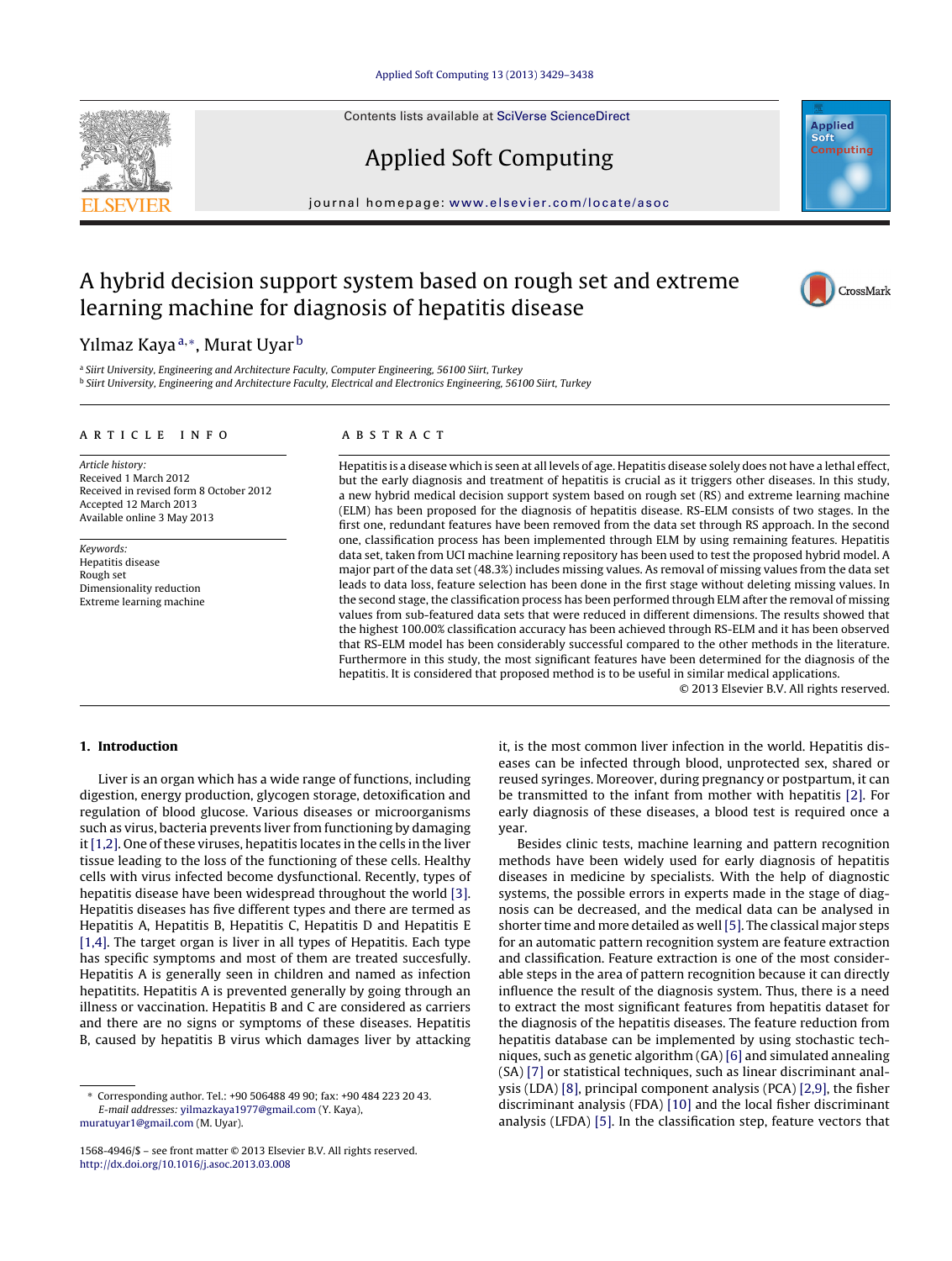are obtained from the feature reduction process is applied as input to a classifier algorithm, such as artificial neural network (ANN) [\[11,12\],](#page--1-0) artificial immune system (AIS) [\[1,9\],](#page--1-0) probabilistic neural network (PNN) [\[13\],](#page--1-0) support vector machine (SVM) [\[5,7\]](#page--1-0) and fuzzy inference system [\[8\].](#page--1-0) The machine learning methods widely used and highly successful for the diagnosis of hepatitis diseases are to be discussed in the next section.

In this study, a new hybrid approach based on rough set(RS) and extreme learning machine (ELM) has been proposed for diagnosis of hepatitis diseases. The main objectives of this study are (1) to investigate the feasibility of RS to extract significant information from attributes in hepatitis data set and reduce its data size, (2) to make feature selection without removing missing values in the data set through RS, (3) to improve the classification accuracy for hepatitis disease diagnosis. In the first stage of the model consisted of two stages, the sub-features that best represents data are obtained by RS. The main contribution of RS is to execute feature reduction inspite of missing values. In the next stage, classification process has been done through ELM classifier by using the reducted feature sets. ELM as a relatively new learning algorithm for single hiddenlayer feedforward networks (SLFNs) was first introduced by Huang et al. [\[14\].](#page--1-0) There are some advantages of the ELM algorithm: (1) it is extremely fast, (2) it has better generalization performance, (3) it tends to reach the solutions straightforward without trivial issues such as local minima, learning rate, momentum rate and overfitting encountered in traditional gradient based learning algorithm [\[15\].](#page--1-0)

In order to test the effectiveness of the proposed hybrid model, hepatitis data set, taken from UCI machine learning repository, has been used. An important part of this data set (48.3%) consists of missing values. Removal of the missing values from the data set may lead to the data loss both during feature reduction and classification process. Within a major part of studies in the literature, this data set has been subjected to classification process after missing values were removed. In this study, feature selection through RS has been carried out without removing missing values in the data set. RS-ELM hybrid model was tested for various training-test rates and finally, when training and test data sets were selected respectively at the rates of 80% and 20%, classification success of 100.00% was achieved. The experimental results show that the proposed RS-ELM can effectively improve the classification performance. It has also shown that RS-ELM outperforms the other methods and has achieved the best predicative classification accuracy with the reduced feature subset. As a result, the proposed hybrid model can be considered as helpful tool for the specialist in making a decision on diagnosing hepatitis diseases.

The content of this study was organized as follows. In the next section, other studies performed by using hepatitis data set have been summarized. In Section 3, acquisition and introduction of data set have been done. In Section 4, theoretical information about RS and ELM has been given. In Section [5,](#page--1-0) experimental results have been presented. In the last section, results of this study have been discussed.

#### **2. Related studies for diagnose of hepatitis diseases**

In this section, the proposed methods for the diagnosis of hepatitis disease have been briefly reviewed.

It has been reported that Ster and Dobnikar obtained classification successes of 86.4%, 85.3%, and 83.2% by using LDA and FDA methods, respectively [\[10\].](#page--1-0) Polat and Güneş achieved a success rate of 94.14% in their studies by using AIS and PCA [\[9\].](#page--1-0) A classification success rate of 94.16% was achieved in the study of Doğantekin et al. by using hybrid model based on LDA and ANFIS [\[8\].](#page--1-0) Çalışır and Doğantekin achieved a classification success rate of 95.00% by

#### **Table 1**

Details of attributes in hepatitis database.

| Features        | Domain value                       | Missing percent % |
|-----------------|------------------------------------|-------------------|
| Age             | 10, 20, 30, 40, 50, 60, 70, 80     | 0.00              |
| Sex             | Male, female                       | 0.00              |
| Steroid         | Yes, No                            | 1.00              |
| Antivirals      | Yes, No                            | 0.00              |
| Fatigue         | Yes, No                            | 1.00              |
| Malaise         | Yes, No                            | 1.00              |
| Anorexia        | Yes, No                            | 1.00              |
| Liver Big       | Yes, No                            | 6.00              |
| Liver Firm      | Yes, No                            | 7.00              |
| Spleen Palpable | Yes, No                            | 3.00              |
| Spiders         | Yes, No                            | 3.00              |
| Ascites         | Yes, No                            | 3.00              |
| Varices         | Yes, No                            | 3.00              |
| Bilirubin       | 0.39, 0.80, 1.20, 2.00, 3.00, 4.00 | 4.00              |
| Alk Phosphate   | 33, 80, 120, 160, 200, 250         | 19.00             |
| Sgot.           | 13, 100, 200, 300, 400, 500        | 3.00              |
| Albumin         | 2.1, 3.0, 3.8, 4.5, 5.0, 6.0       | 10.00             |
| Protime         | 10, 20, 30, 40, 50, 60, 70, 80, 90 | 43.00             |
| Histology       | Yes, No                            | 0.00              |
| Class           | Die, Alive                         | 0.00              |

using PCAand least square SVM (LS-SVM)[\[2\].](#page--1-0) Javad et al. performed a hybrid model based on SVM and SA and they reported classification success rate of 96.25% [\[7\].](#page--1-0) Chen et al. demonstrated that they have achieved a success rate of 96.77% by using LFDA and SVM (LFDA-SVM) [\[5\].](#page--1-0)

In this study, RS and ELM based a new hybrid model is proposed for diagnosis hepatitis diseases. It was observed that RS-ELM achieved the best classification accuracies (10,000% for 80–20% training – testing partition) for a reduced feature subset that included four features.

### **3. Data set**

Data set related to hepatitis diseases, used in this study, has been taken from UCI machine learning repository [\[16\].](#page--1-0) Data set is a set that identifies whether patients suffering hepatitis are alive or not. Data set includes 155 samples and 19 features. Decision feature has been coded as 1 for those alive and 0 for those die. Decision feature consists two classes in which there are 32 (20.6%) dies and the rest 123 (79.4%) is alive. Approximately 48.30% of the data set includes missing value. Features available in data set have been shown in Table 1.

### **4. Methodology**

#### 4.1. Roughs set theory

RS, defined by Pawlak et al. [\[17\],](#page--1-0) is a mathematical approach used for various purposes such as feature selection, feature extraction, feature reduction and extraction of decision rules in data, especially in the case of uncertain and incomplete data [\[18,19\].](#page--1-0)

This section presents the basic definitions that are required to understand the application of RS into feature reduction for hepatitis disease classification problems.

#### 4.1.1. Decision table

In RS, the data is collected in a table, called decision table. A decision table is denoted as bellow:

$$
S = (U, A, C, D) \tag{1}
$$

where  $U = \{x_1, x_2, \dots, x_n\}$  is a finite set of cases (the universe).  $A = \{a_1, a_2, \ldots, a_m\}$  is a set of attributes, and  $C, D \subset A$  are two subsets of features or attributes that are called condition (C) and deci $s$ ion  $(D)$  attributes, respectively. Thus, a decision table specifies the